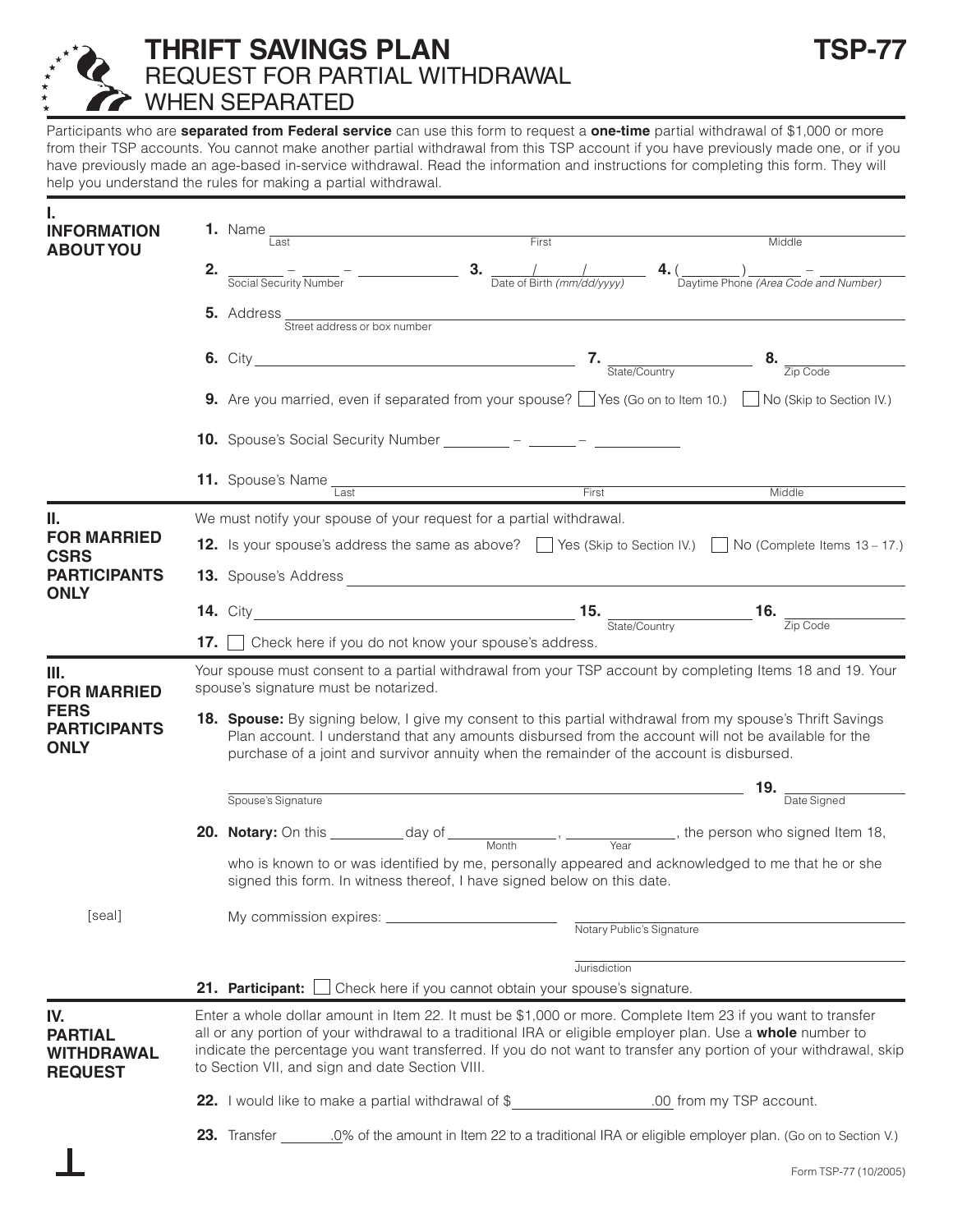# **GENERAL INFORMATION AND INSTRUCTIONS**

If you have separated from Federal service, you can use this form to request a one-time-only withdrawal of part of your vested account balance. When you are ready to withdraw the rest of your account, but no later than the withdrawal deadline (April 1 of the year following the year in which you turn 70½ and are separated from service), submit Form TSP-70, Request for Full Withdrawal. If you would like to request a withdrawal of your entire vested account balance now, do not complete this form; instead, complete Form TSP-70. (Note: If you have both a uniformed services and a civilian TSP account, you can also combine your accounts into one by completing Form TSP-65, Request to Combine Uniformed Services and Civilian TSP Accounts. For detailed rules about this feature, read Form TSP-65.)

Before completing a withdrawal request, you should read the booklet Withdrawing Your TSP Account After Leaving Federal Service and the notice "Important Tax Information About Payments From Your TSP Account." Your former agency should have given you these materials when you separated from service. If you do not have these materials, download them from the TSP Web site (www.tsp.gov) or ask your former agency for a copy.

## **You are not eligible for a partial withdrawal if:**

- Your vested account balance is less than \$1,000. The minimum amount for a partial withdrawal is \$1,000.
- You have previously made a partial withdrawal after separating from Federal service. Only one partial withdrawal is allowed.
- You have previously made an age-based in-service withdrawal.
- You expect to be rehired after a break in service of less than 31 calendar days. You must be separated from Federal service for 31 or more days in order to be eligible for a post-employment withdrawal. If you expect to be rehired after a break in service of **31 or more full calendar days**, see the withdrawal booklet for important information about rehired participants and withdrawal restrictions.

### **There are two ways to request a partial withdrawal:**

1. Complete Form TSP-77 and mail it to the TSP Service Office. (Your request cannot be processed until your agency submits confirmation of your separation to the TSP.)

#### **or**

2. Use the TSP Web site (www.tsp.gov) to begin (and in some cases, complete) your withdrawal request. If your request cannot be completed on the Web because additional signatures, information, or documentation is needed, you may print the partially completed withdrawal request form at the end of your online session. Review the form, complete any missing information, and provide any required signatures and documentation. **Do not change or cross out** any of the prefilled information resulting from your entries on the Web; the form may not be accepted for processing if you do.

**Note:** Access to the Web site withdrawal request area is not available to a participant until his or her separation is reported to the TSP.

After completing your withdrawal request, make a copy for your records. Mail the original to:

### **TSP Service Office P.O. Box 385021 Birmingham, AL 35238**

Or fax the completed form to our toll-free fax number:

#### **1-866-817-5023**

If you have questions, call the (toll-free) ThriftLine at 1-TSP-YOU-FRST (1-877-968-3778) or the TDD at 1-TSP-THRIFT5 (1-877-847-4385). Outside the U.S. and Canada, please call 404-233-4400 (not toll free).

**SECTION I.** Complete Items 1 – 9. The address you provide on this form will be used to update the address in your TSP account record. If you are married, also provide your spouse's Social Security number and name in Items 10 and 11.

Spouses' rights apply to all partial withdrawals from your TSP account, as follows:

### **Spouses' Rights for Partial Withdrawals**

| <b>Classification</b> | Requirement                                                         | <b>Exceptions</b>                                   |
|-----------------------|---------------------------------------------------------------------|-----------------------------------------------------|
| <b>FERS</b>           | Spouse must provide written<br>consent to the partial withdrawal.   | Whereabouts unknown or<br>exceptional circumstances |
| <b>CSRS</b>           | Spouse must be notified of the<br>request for a partial withdrawal. | Whereabouts unknown                                 |

**SECTION II.** If you are a **CSRS participant**, you must complete the information about your spouse's address so that he or she may be notified of your withdrawal. If you do not know your spouse's whereabouts, check Item 17 and submit Form TSP-16, Exception to Spousal Requirements, with your withdrawal request.

**SECTION III.** If you are a married **FERS participant**, complete this section. Your spouse must consent to a partial withdrawal from your TSP account by signing and dating Items 18 and 19. Your spouse's signature must be notarized (Item 20).

Your spouse has the right to a joint and survivor annuity with a 50% survivor benefit, level payments, and no cash refund, unless your spouse waives his or her right to that annuity. By consenting to the partial withdrawal on this form, your spouse indicates his or her understanding that any amount disbursed now will not be available later for the purchase of such an annuity.

If you cannot obtain your spouse's signature because his or her whereabouts are unknown or you believe exceptional circumstances apply, check the box in Item 21 and submit Form TSP-16, Exception to Spousal Requirements, with the required documentation.

**SECTION IV.** You may withdraw \$1,000 or more. Use a whole dollar amount only. If your vested account balance is less than \$1,000, submit a full withdrawal request using Form TSP-70.

**Transfer Option.** You may elect to transfer all or any portion of your partial withdrawal payment to an eligible employer plan or a traditional IRA. Payments that are not transferred directly to an eligible employer plan or a traditional IRA are subject to **mandatory 20% Federal income tax withholding**. Read the tax notice "Important Tax Information About Payments From Your TSP Account" for detailed tax rules affecting payments from your TSP account.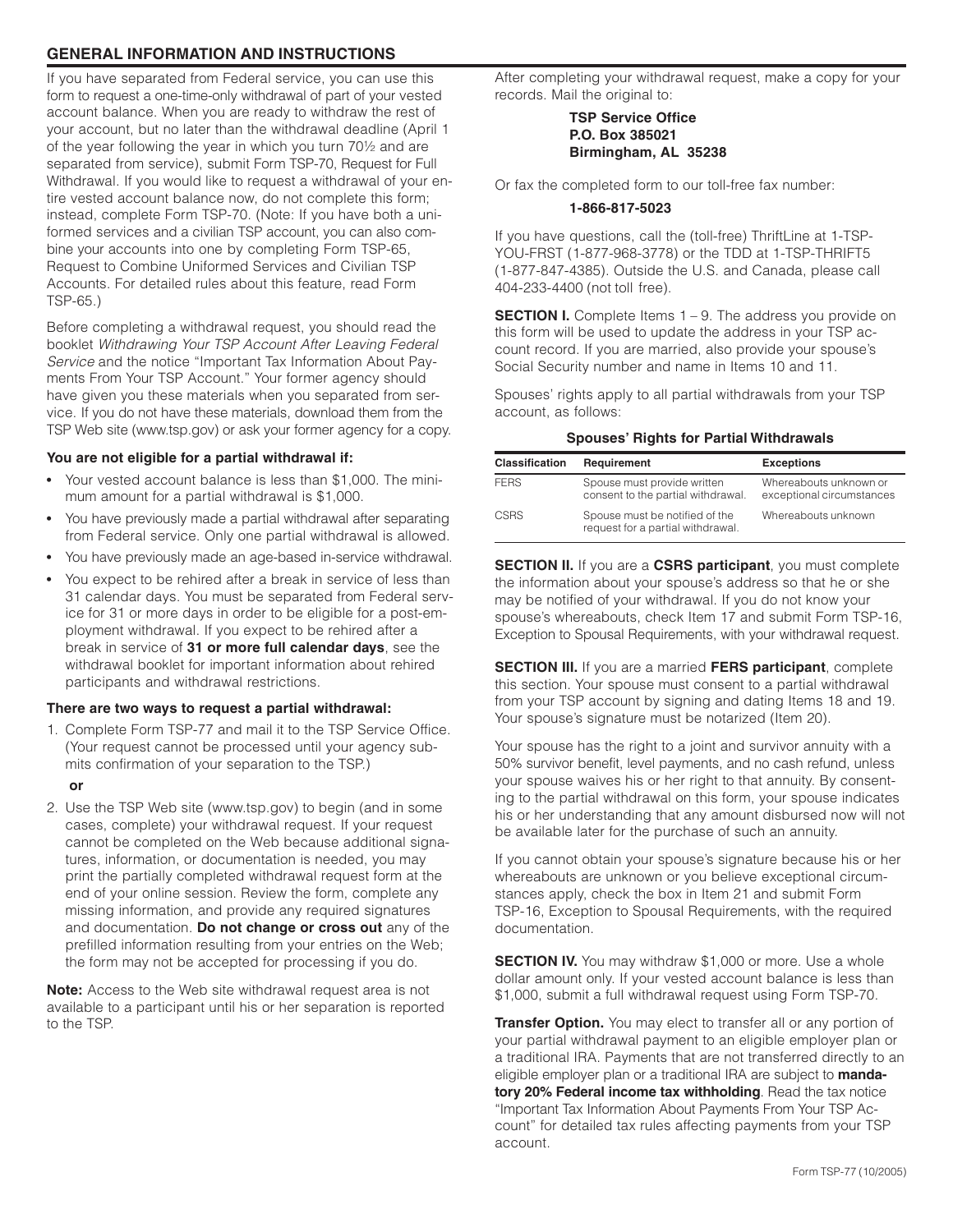|                                                                         |                                                                                                                                                                                                                                                                                                                                                                                                                                                                                                                                           |                                | <b>TSP-77</b>                                                            |  |  |
|-------------------------------------------------------------------------|-------------------------------------------------------------------------------------------------------------------------------------------------------------------------------------------------------------------------------------------------------------------------------------------------------------------------------------------------------------------------------------------------------------------------------------------------------------------------------------------------------------------------------------------|--------------------------------|--------------------------------------------------------------------------|--|--|
| Name:                                                                   |                                                                                                                                                                                                                                                                                                                                                                                                                                                                                                                                           | <b>Social Security Number:</b> | Page 2                                                                   |  |  |
| $V_{\cdot}$<br><b>INFORMATION</b><br><b>FOR YOUR</b><br><b>TRANSFER</b> | If you want to transfer all or a portion of your partial withdrawal directly to your eligible employer plan or<br>traditional IRA, complete this section, then take or send this page to your plan or IRA. Your financial institution<br>or plan administrator must complete Section VI and return this page to you.                                                                                                                                                                                                                      |                                |                                                                          |  |  |
|                                                                         | <b>24.</b> Name<br>$\begin{tabular}{c} \multicolumn{2}{c }{ \begin{tabular}{@{}c@{}} \hline \multicolumn{2}{c }{ \multicolumn{2}{c }{ \multicolumn{2}{c }{ \multicolumn{2}{c }{ \multicolumn{2}{c }{ \multicolumn{2}{c }{ \multicolumn{2}{c}}{ \multicolumn{2}{c}}{ \multicolumn{2}{c} & \multicolumn{2}{c} & \multicolumn{2}{c} & \multicolumn{2}{c} & \multicolumn{2}{c} & \multicolumn{2}{c} & \multicolumn{2}{c} & \multicolumn{2}{c} & \multicolumn{2}{c} & \multicolumn{2}{c} & \multicolumn{2}{$<br>Last                           |                                | Middle                                                                   |  |  |
|                                                                         | <b>25.</b> Social Security No. _________ - ______ - ______                                                                                                                                                                                                                                                                                                                                                                                                                                                                                |                                | <b>26.</b> (Daytime Phone (Area Code and Number)                         |  |  |
|                                                                         | <b>27.</b> Address $\frac{1}{\text{Street address or box number}}$                                                                                                                                                                                                                                                                                                                                                                                                                                                                        |                                |                                                                          |  |  |
|                                                                         |                                                                                                                                                                                                                                                                                                                                                                                                                                                                                                                                           | 29.<br>State/Country           | 30.<br>Zip Code                                                          |  |  |
| VI.<br><b>INFORMATION</b><br><b>FROM THE IRA</b>                        | Complete this section and return this form to the participant identified in Section V. The financial institution or<br>plan administrator must ensure that the account described here is a "traditional IRA" or "eligible employer<br>plan" as defined by the Internal Revenue Service.                                                                                                                                                                                                                                                   |                                |                                                                          |  |  |
| <b>OR ELIGIBLE</b><br><b>EMPLOYER</b>                                   | Do not submit transfer forms of financial institutions or plans.                                                                                                                                                                                                                                                                                                                                                                                                                                                                          |                                |                                                                          |  |  |
| <b>PLAN</b><br>To be completed                                          | <b>31.</b> Type of Account   Traditional IRA<br>$\perp$<br>Eligible Employer Plan<br>32.<br><b>Account Number</b>                                                                                                                                                                                                                                                                                                                                                                                                                         |                                |                                                                          |  |  |
| by financial<br>institution/plan                                        | 33. Plan Name<br>Only if eligible employer plan                                                                                                                                                                                                                                                                                                                                                                                                                                                                                           |                                |                                                                          |  |  |
| administrator                                                           |                                                                                                                                                                                                                                                                                                                                                                                                                                                                                                                                           |                                |                                                                          |  |  |
|                                                                         | <b>34.</b> Make check payable to <b>Plan Administrator or IRA Trustee</b> (Limit response to 30 characters.)                                                                                                                                                                                                                                                                                                                                                                                                                              |                                |                                                                          |  |  |
|                                                                         | <b>35.</b> Mail to $\frac{1}{\text{Name of institution or person, if different from Item 34}}$                                                                                                                                                                                                                                                                                                                                                                                                                                            |                                |                                                                          |  |  |
|                                                                         | 36.<br>Address                                                                                                                                                                                                                                                                                                                                                                                                                                                                                                                            | City<br>State                  | Zip Code                                                                 |  |  |
|                                                                         | I confirm the accuracy of the information in this section and the identity of the individual named in Section V. As<br>a representative of the financial institution or plan to which the funds are being transferred, I certify that the fi-<br>nancial institution or plan agrees to accept the funds directly from the Thrift Savings Plan and deposit them in<br>the IRA or eligible employer plan identified above.                                                                                                                  |                                |                                                                          |  |  |
|                                                                         | 37.<br>Typed or Printed Name of Certifying Representative                                                                                                                                                                                                                                                                                                                                                                                                                                                                                 |                                | <b>38.</b> $\left(\frac{\ }{\text{Phone (Area Code and Number)}}\right)$ |  |  |
|                                                                         | 39.                                                                                                                                                                                                                                                                                                                                                                                                                                                                                                                                       | 40.                            |                                                                          |  |  |
|                                                                         | Signature of Certifying Representative                                                                                                                                                                                                                                                                                                                                                                                                                                                                                                    |                                | Date Signed                                                              |  |  |
| VII.<br><b>REQUEST</b><br><b>FOR DIRECT</b><br><b>DEPOSIT</b>           | Complete this section if you want the portion of your withdrawal that is not being transferred to be paid by<br>direct deposit to a checking or savings account at a financial institution.                                                                                                                                                                                                                                                                                                                                               |                                |                                                                          |  |  |
|                                                                         | 41.<br>Name of Financial Institution                                                                                                                                                                                                                                                                                                                                                                                                                                                                                                      | 42.                            | Routing Number (Must be 9 digits.)                                       |  |  |
|                                                                         | 43. Type of Account   Checking<br>Savings                                                                                                                                                                                                                                                                                                                                                                                                                                                                                                 | 44.                            | Account Number                                                           |  |  |
| VIII.<br><b>CERTIFICATION</b>                                           | I certify that the information I have provided in this form is true and complete to the best of my knowledge. I<br>also certify that I am separated from Federal service and I do not expect to be rehired by the Federal Govern-<br>ment within 31 days after my separation. Warning: Any intentional false statement in this application or willful<br>misrepresentation concerning it is a violation of law that is punishable by a fine of as much as \$10,000 or im-<br>prisonment for as long as 5 years, or both (18 U.S.C. 1001). |                                |                                                                          |  |  |
|                                                                         | 45.<br>Participant's Signature                                                                                                                                                                                                                                                                                                                                                                                                                                                                                                            | 46.                            |                                                                          |  |  |
|                                                                         |                                                                                                                                                                                                                                                                                                                                                                                                                                                                                                                                           |                                | Date Signed                                                              |  |  |
|                                                                         |                                                                                                                                                                                                                                                                                                                                                                                                                                                                                                                                           |                                | Form TSP-77 (10/2005)                                                    |  |  |